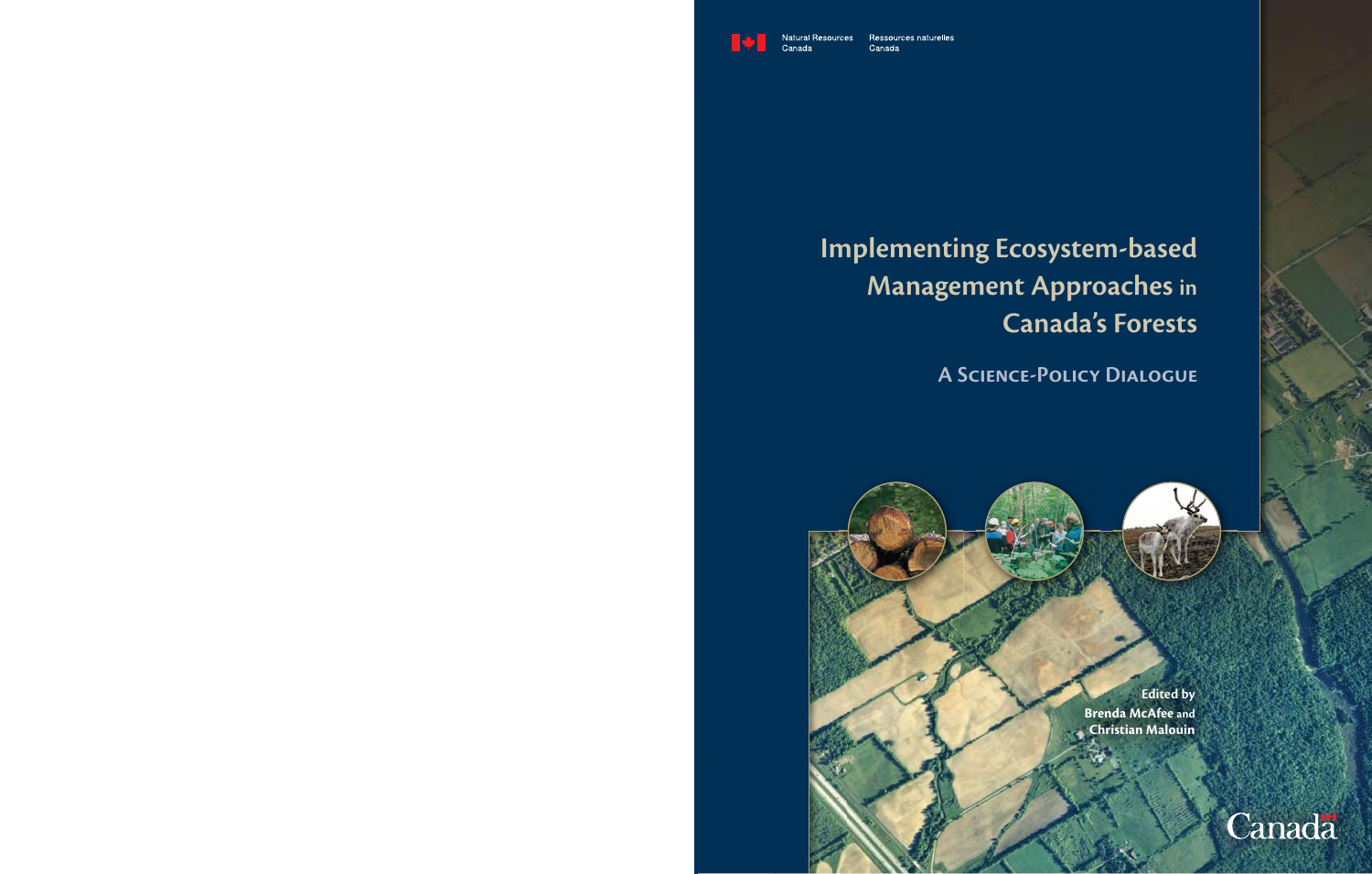# **Implementing Ecosystem-based Management Approaches in Canada's Forests**

**A Science-Policy Dialogue**

**Reproduced by permission of Natural Resources Canada, Canadian Forest Service, 2009. Complete publication available at [bookstore.cfs.nrcan.gc.ca](http://bookstore.cfs.nrcan.gc.ca/catalog_e.php?catalog=28282)**

> Edited by **Brenda McAfee** and **Christian Malouin**

> > Published by

**Natural Resources Canada Canadian Forest Service Science and Programs Branch Ottawa**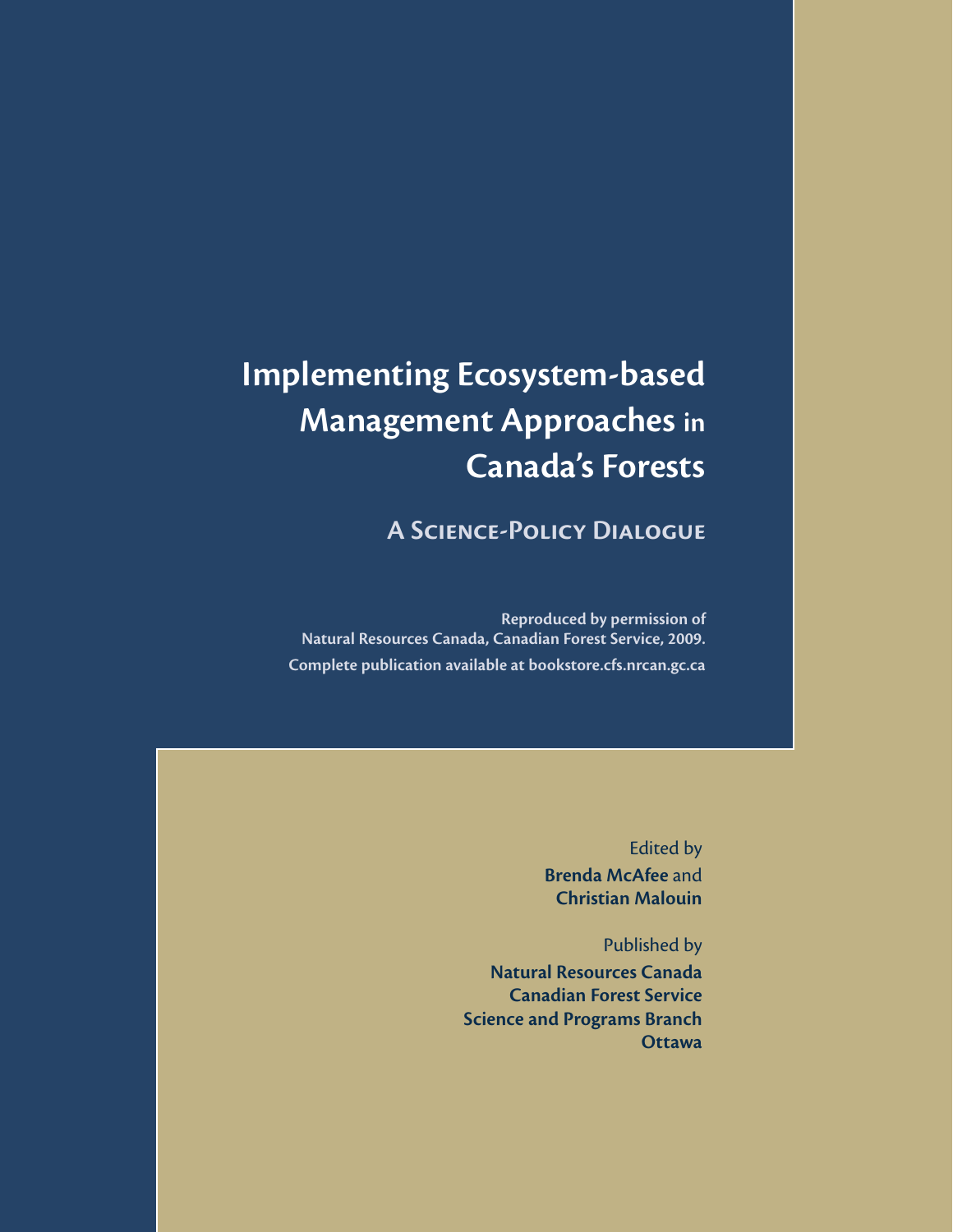© Her Majesty the Queen in Right of Canada, 2008 ISBN 978-0-662-48191-1 Cat. no. Fo4-21/2008E

Copies of this publication may be obtained free of charge from Natural Resources Canada Communications Branch 580 Booth Street, 12th Floor Ottawa, ON K1A 0E4 Phone: 1-800-387-2000 Fax: 613-740-3114

A pdf version of this publication is available through the Canadian Forest Service's Bookstore: http://bookstore.cfs.nrcan.gc.ca

Cet ouvrage est publié en français sous le titre : *Mise en œuvre de méthodes de gestion écosystémique dans les forêts du Canada : un dialogue entre sciences et politiques*

Editing: Catherine Carmody and Paula Irving Design and layout: Sandra Bernier and Julie Piché

#### **Photograph Credits**

Cover: *Left and center,* Petawawa Research Forest collection; *Right,* John Nagy, Government of the Northwest Territories, Department of Environment and Natural Resources, Inuvik, NT. All aerial photographs are courtesy of the National Air Photo Library, Natural Resources Canada (NRCan). Pages 3, 13, 17, 33, 87, and 101, Jacques Robert, NRCan, Canadian Forest Service (CFS), Laurentian Forestry Centre, Québec, QC. Pages 5, 38, 42, 53, 57, 63, 78, and 95, *The Forests of Canada* collection (NRCan, CFS, 2003). Page 7, Reg Parsons, NRCan, CFS, Atlantic Forestry Centre, Corner Brook, NL. Page 23, courtesy of Fisheries and Oceans Canada. Pages 26, 49, and 71, courtesy of the Geological Survey of Canada, NRCan.

#### **Library and Archives Canada Cataloguing in Publication**

Implementing ecosystem-based management approaches in Canada's forests: A science-policy dialogue / edited by Brenda McAfee and Christian Malouin.

Issued also in French under title: Mise en œuvre de méthodes de gestion écosystémique dans les forêts du Canada : un dialogue entre sciences et politiques.

Based on material from the Science-Policy Dialogue Workshop (Sectors across Forested Landscapes: Sustainable Systems through Integration and Innovation), May 24–25, 2007, in Ottawa. Cf. Introd.

Includes bibliographical references. Includes some text in French.

ISBN 978-0-662-48191-1 Cat. no. Fo4-21/2008E

- 1. Forest management—Canada.
- 2. Sustainable forestry—Canada.
- 3. Sustainable development—Canada—Management.
- 4. Natural resources—Canada—Management.
- 5. Biodiversity conservation—Canada.
- I. McAfee, Brenda Jane, 1954–
- II. Malouin, Christian
- III. Canadian Forest Service. Science and Programs Branch.

SD414.C3I46 2008 333.75'160971 C2008-980096-6



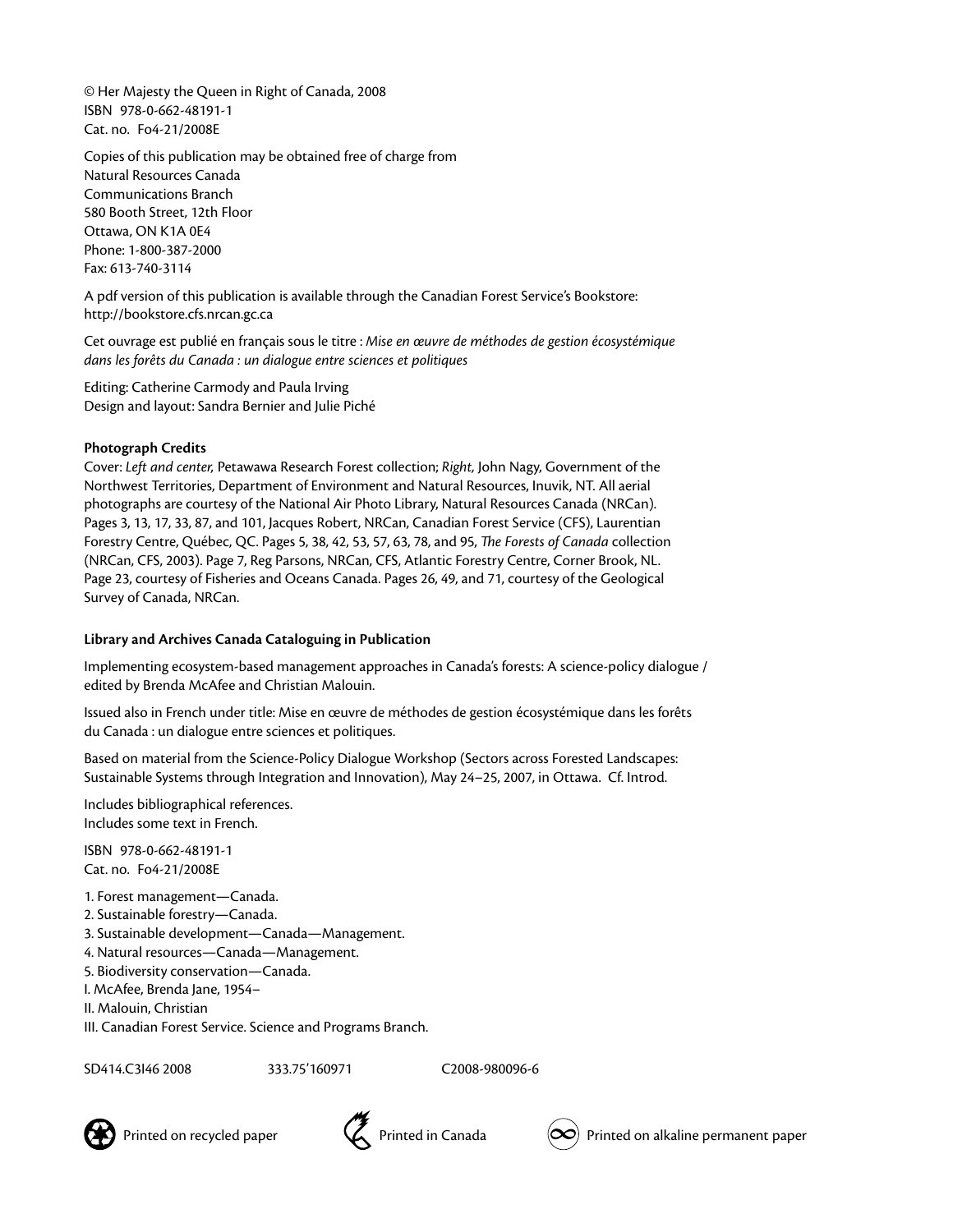



| <b>Contributors</b> |  |
|---------------------|--|
|---------------------|--|

**Introduction** 7

# **Conceptual Thinking**

Achieving Sustainable Development: Organizing to Focus on Systems 13 Ken Harris

The Ecosystem Approach: International Dimensions 17 Ole Hendrickson

Ecosystem-based Approaches to Species at Risk 23 Tom J. Fowler

Integrated Landscape Management: Applying Sustainable Development to Land Use 26 Tony Andrews

# **Tools for Developing Ecosystem-based Approaches**

NatureServe Vista: A Decision-Support System for Land-Use Planning and Resource Management 33 Andy Cutko, Patrick Crist, and Steve Curtis

An Integrated Risk Analysis Framework in Support of Sustainable Forest Management in Canada: Project Overview 38 Brian J. Hearn, Joan E. Luther, and David R. Gray

Socioeconomic Approaches to Integrated Land Management Decisions in the Foothills Model Forest and Beyond 42 Mike N. Patriquin and W.L. (Vic) Adamowicz

# **Recent Efforts, Experiments, and Lessons Learned**

Sustainable Resource and Environmental Management in Alberta 49 Morris Seiferling

Ecosystem-based Management in the Central and North Coast Areas of British Columbia 53 Andy MacKinnon

Stand Level Adaptive Management (SLAM) Mixedwood Project 57 James A. Rice and Rongzhou Man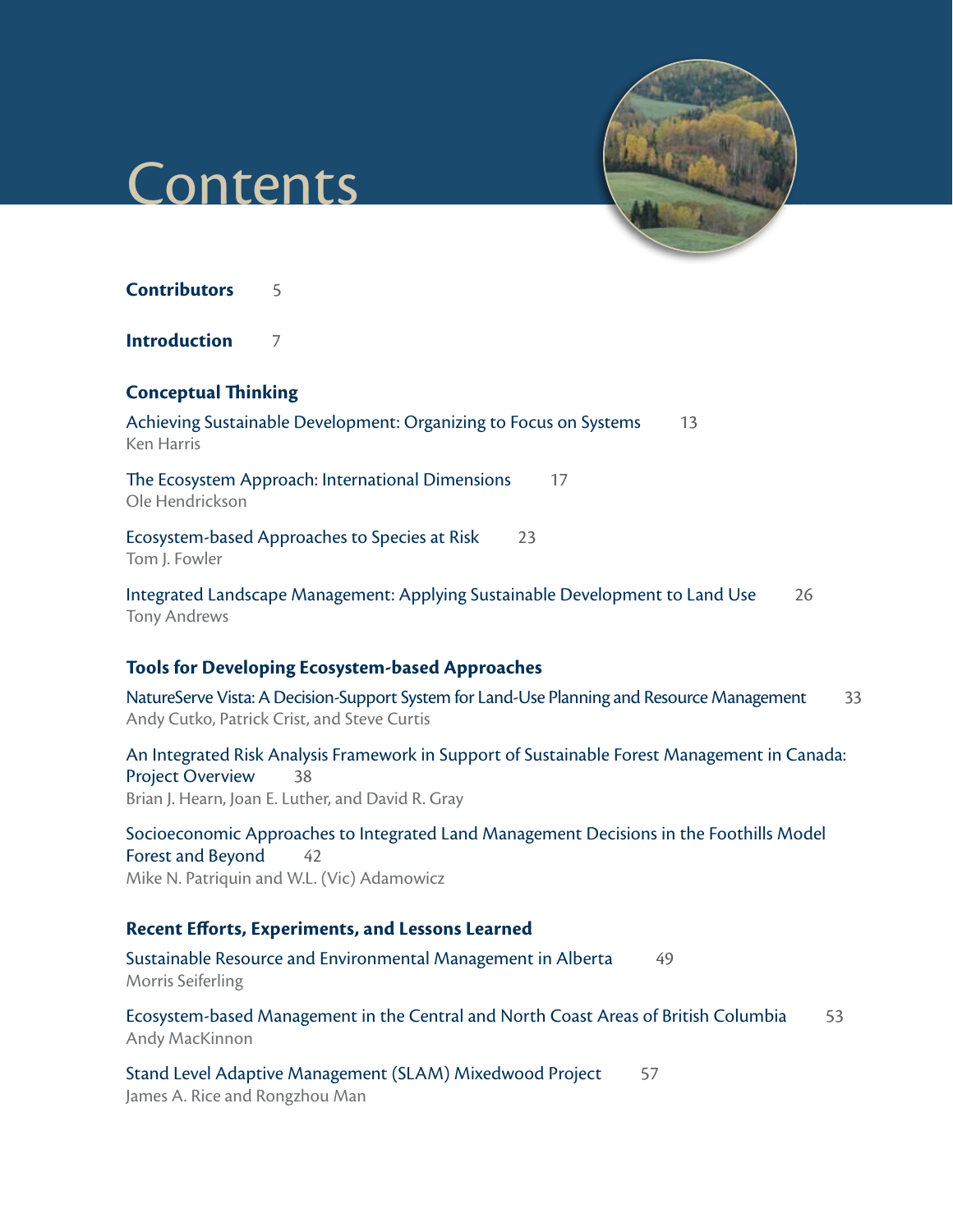New Brunswick's Systems Approach to Natural Resources Management Planning 63 Steve Gordon

[Implementing Ecosystem-based Integrated Resource Management in Nova Scotia 71](#page-5-0) Bruce Stewart and Peter Neily

A National Ecosystem Approach and Integrated Management at Fisheries and Oceans Canada 78 Jake Rice

# **Conclusions** 87

Brenda McAfee and Christian Malouin

# **Appendices**

Appendix 1. Workshop Agenda and Participants 95

Appendix 2. Canadian Case Studies Illustrating the Convention on Biological Diversity's Ecosystem Approach Principles 101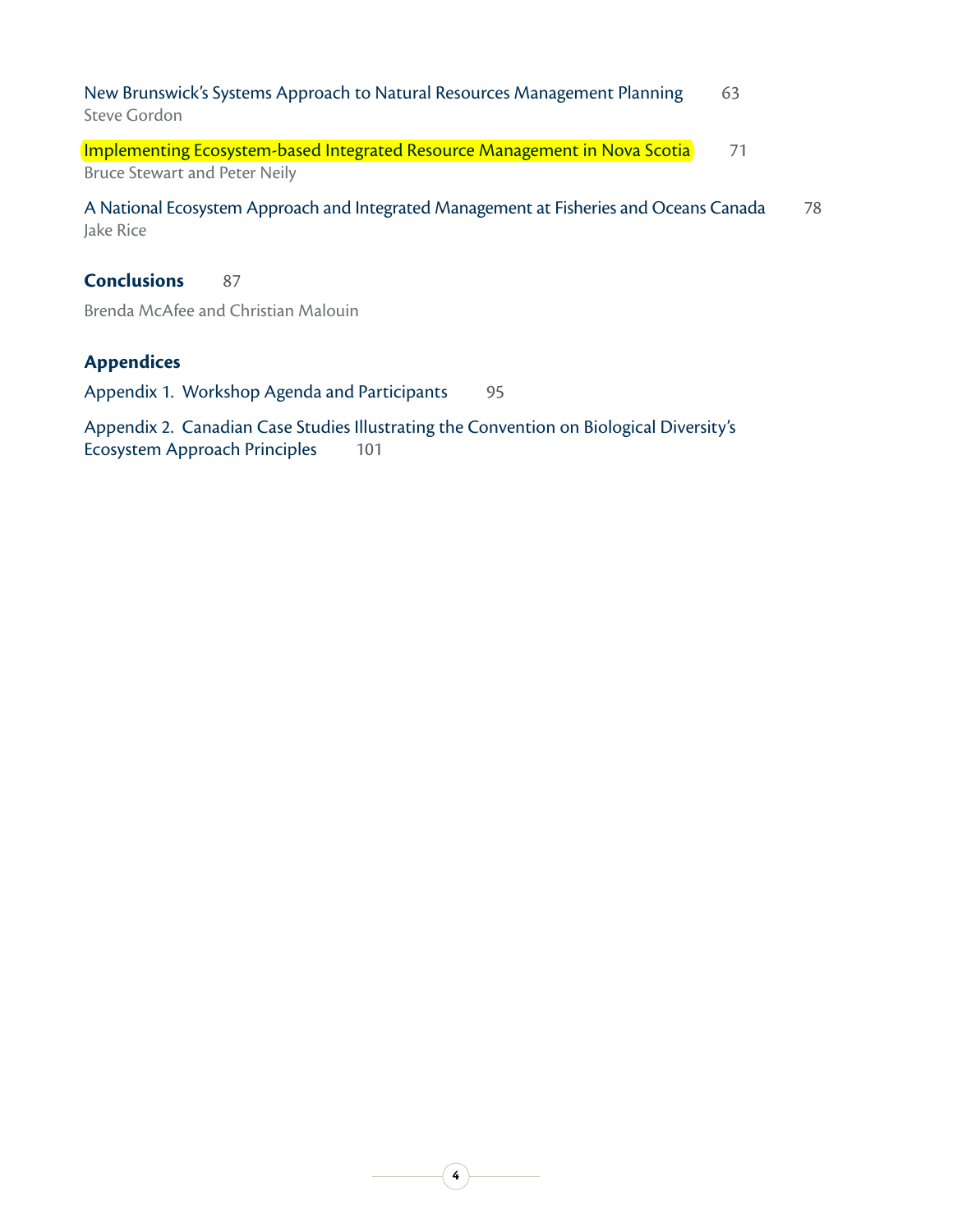<span id="page-5-0"></span>

# **Implementing Ecosystem-based Integrated Resource Management in Nova Scotia**

**Bruce Stewart** Forest Ecologist Nova Scotia Department of Natural Resources, Truro, NS

**Peter Neily** Forest Ecologist Nova Scotia Department of Natural Resources, Truro, NS

# **Introduction**

Development of a systematic approach to ecosystembased integrated resource management has been ongoing in Nova Scotia since the early 1990s, supported by the National Forest Strategy (CCFM 1992) and the Canadian Biodiversity Strategy (Environment Canada 1995). The planning system has evolved over this period with the development of ecological planning tools, forest modeling capability, policy guidance, and regulations. Many of the components are well established, some are in use at draft stages, while others are still concepts requiring further development.

Nova Scotia has a land area of 5.3 million ha of which 28% is provincially owned (NSDNR 1999a). The Department of Natural Resources (DNR) has broad responsibilities for a wide range of Crown resources, including timber and forests, wildlife, wildlife reserves, endangered species, fire and pest protection, provincial parks, beaches, and mineral resources. The province is 80% forested, and forestry activities dominate most of the land base (NSDNR 1999a). As a result, many planning tools and systems have a strong forestry focus. Integrated resource management planning promotes synergy between the management of multiple values and encourages the modification of forestry practices for use as efficient tools to meet other management objectives (for example, conservation, habitat). This has increased management options, reduced conflict, and lessened the mitigation required to sustain sensitive values.

The following describes Nova Scotia's progress in implementing ecosystem-based management. A hierarchical ecological planning framework is provided

by Nova Scotia's ecological land classification (Neily et. al. 2003). The province's forest ecosystem classification guidebooks provide the stand level extension for management prescriptions (Keys et. al. 2003). A forest modeling system capable of tracking multiple values at various spatial and temporal scales was developed to support planning, and the assessment of forest management strategies. The overall planning system relies on a hierarchical integrated resource management approach that consists of strategic, tactical, and operational levels (NSDNR 2003). Resource planning is governed by a range of acts, regulations, and policies.

The Department of Natural Resources recently began developing new strategies for forests, minerals, parks, and biodiversity (NSDNR 2007b) with extensive public consultation led by a Voluntary Planning Project Committee (NSDNR 2007a). The process will culminate in 2010 with new strategies that will affect the planning system currently conceived and described in this paper.

### **Ecosystem Classification Framework**

The ecological framework consists of several classifications and interpretations:

• The **ecological land classification (ELC) for Nova Scotia** was designed to support a broad range of ecosystem management planning issues and scales (Table 1) (Neily et al. 2003). It has five nested hierarchical levels each defined by a set of enduring features that increase in number and precision from the continental scale to the local scale.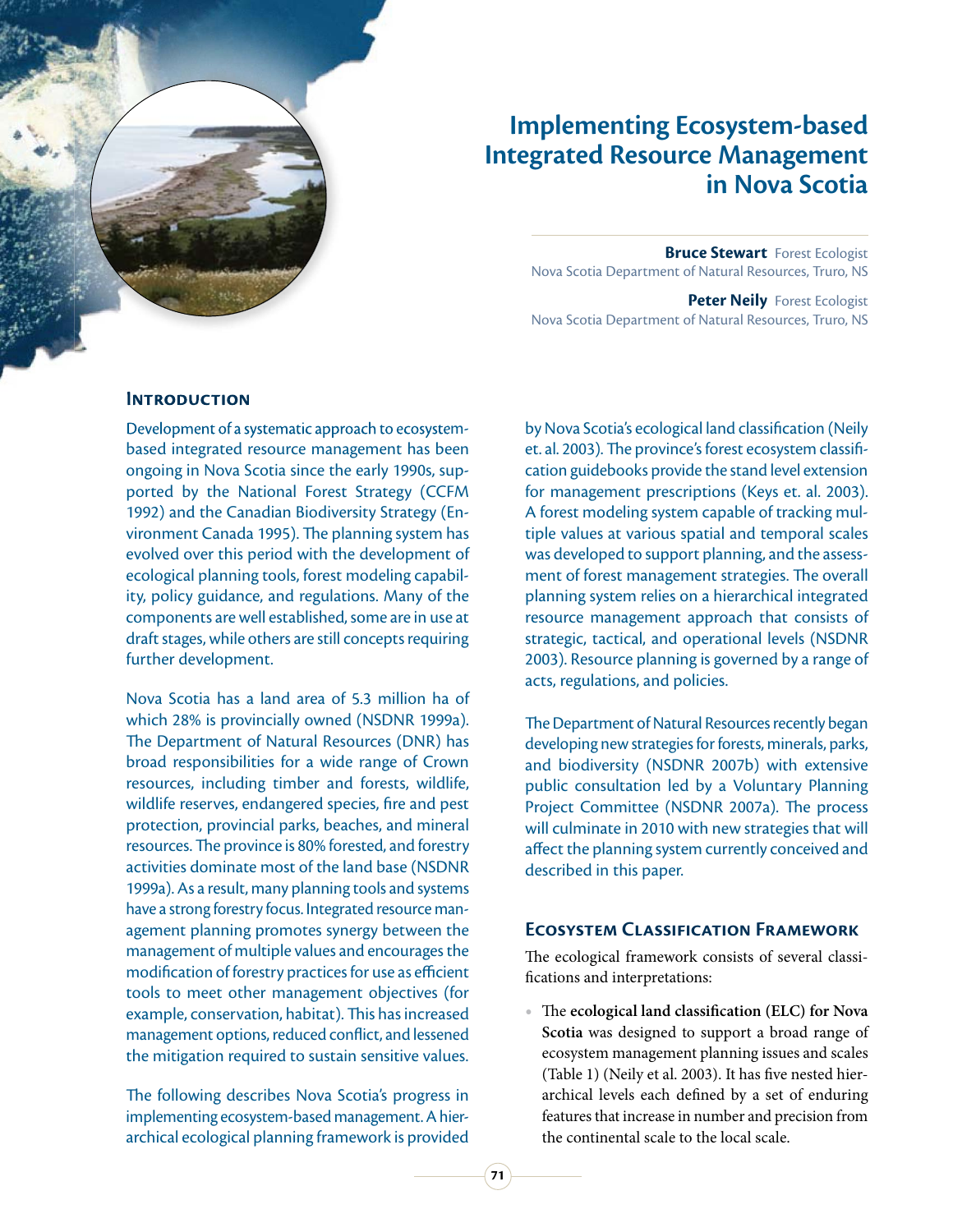- • **Natural disturbance regime** and **potential climax forest interpretations** were developed to provide knowledge of pre-European conditions and processes (Neily et al. 2007). These interpretations are attached to the ecosection level of the ELC, making them easily mapped, readily adaptable to new information, and explicitly linked to enduring ecological features. They will inform planning at both landscape and stand scales respecting forest composition, age structure, patch size, successional development, and harvesting systems.
- A forest ecosystem classification (FEC) provides site level descriptions of ecotypes, vegetation types, and soil types (Keys et. al. 2003). Three interim guidebooks have been produced that provide fairly complete coverage of the province. The full system, with guidebooks for each ecoregion, is scheduled for completion in 2010. The FEC system is the stand level extension of the ELC and will be incorporated into operational prescriptions affecting vegetation development and soil conservation.

**Table 1.** Management applications for the ecological land classification for Nova Scotia.

| EcoUnit     | Management application                                                                                                                                                                                                                                                                                                                                                                                                                                                                     |
|-------------|--------------------------------------------------------------------------------------------------------------------------------------------------------------------------------------------------------------------------------------------------------------------------------------------------------------------------------------------------------------------------------------------------------------------------------------------------------------------------------------------|
| Ecozone     | The province is entirely contained within the<br>Acadian forest ecozone, a continental unit used<br>for developing and coordinating strategic policies<br>at regional, national, and international levels.                                                                                                                                                                                                                                                                                 |
| Ecoregion   | Nine provincial climatic regions support<br>distinctive vegetation communities and physio-<br>graphic patterns. Ecoregions will be used to roll<br>up landscape plans produced for ecodistricts<br>into "master" landscapes to address coarse-<br>scale issues related to habitat conditions, timber<br>f ow. etc.                                                                                                                                                                         |
| Fcodistrict | Thirty-nine ecodistricts are characterized by<br>distinctive patterns of vegetation, landform,<br>and ecological processes. These provide the<br>landscape units used for tactical planning.                                                                                                                                                                                                                                                                                               |
| Fcosection  | Consistent physical conditions support repeating<br>vegetation communities and successional<br>responses. The pattern of repetition across<br>ecodistricts imparts character and shapes land-<br>scape processes. Ecosections provide the funda-<br>mental unit for describing landscape structure<br>and analyzing functions. This level of classifi-<br>cation includes natural disturbance regime<br>and potential climax forest interpretations, as<br>well as non-forest communities. |
| Ecosite     | Ecosites have not yet been mapped and are<br>expected to be similar to the ecotypes described<br>in the forest ecosystem classification guidebooks.<br>These units will support operational planning<br>and fine-scale conservation.                                                                                                                                                                                                                                                       |

• A hierarchical **vegetation classification** is evolving to integrate existing forest and non-forest classifications and inventories. It will include vegetation types, successional stage and pathways interpretations, natural disturbance processes, growth projections, and ecosystem associations.

# **INTEGRATED RESOURCE MANAGEMENT Planning System**

An integrated resource management (IRM) process was developed to coordinate planning among resource sectors to optimize multiple benefits and minimize conflicts (NSDNR 2003). This consists of a strategic, tactical, and operational planning system led by Department of Natural Resources IRM teams composed of professional and technical experts from minerals, forests, recreation, wildlife, and parks.

#### **Strategic**

Public and stakeholder consultations were completed in 2002 to identify issues and inventory values on Crown land. Over 1500 submissions were received and results were compiled to produce two planning products designed to inform tactical and operational planning:

- 1. Spatial classification of all Crown land to identify primary values and areas with overlapping and potentially conflicting values (NSDNR 2003)
	- C1 General Resource Use (507 000 ha, source IRM data 2007).
	- C2 Multiple and Adaptive Resource Use consisting of specific resource value categories (671 000 ha)
	- C3 Protected and Limited Use (303 000 ha). Most is administered by the Department of Environment and Labour under the Wilderness Areas Program
- 2. A statement of 24 provincial objectives, with associated strategies and indicators, representing management priorities for seven sectors: water, land, multiresource, conservation and recreation, minerals and energy, wildlife, and forestry.

# **Tactical**

Development of long-range management frameworks involves a two-step process that begins with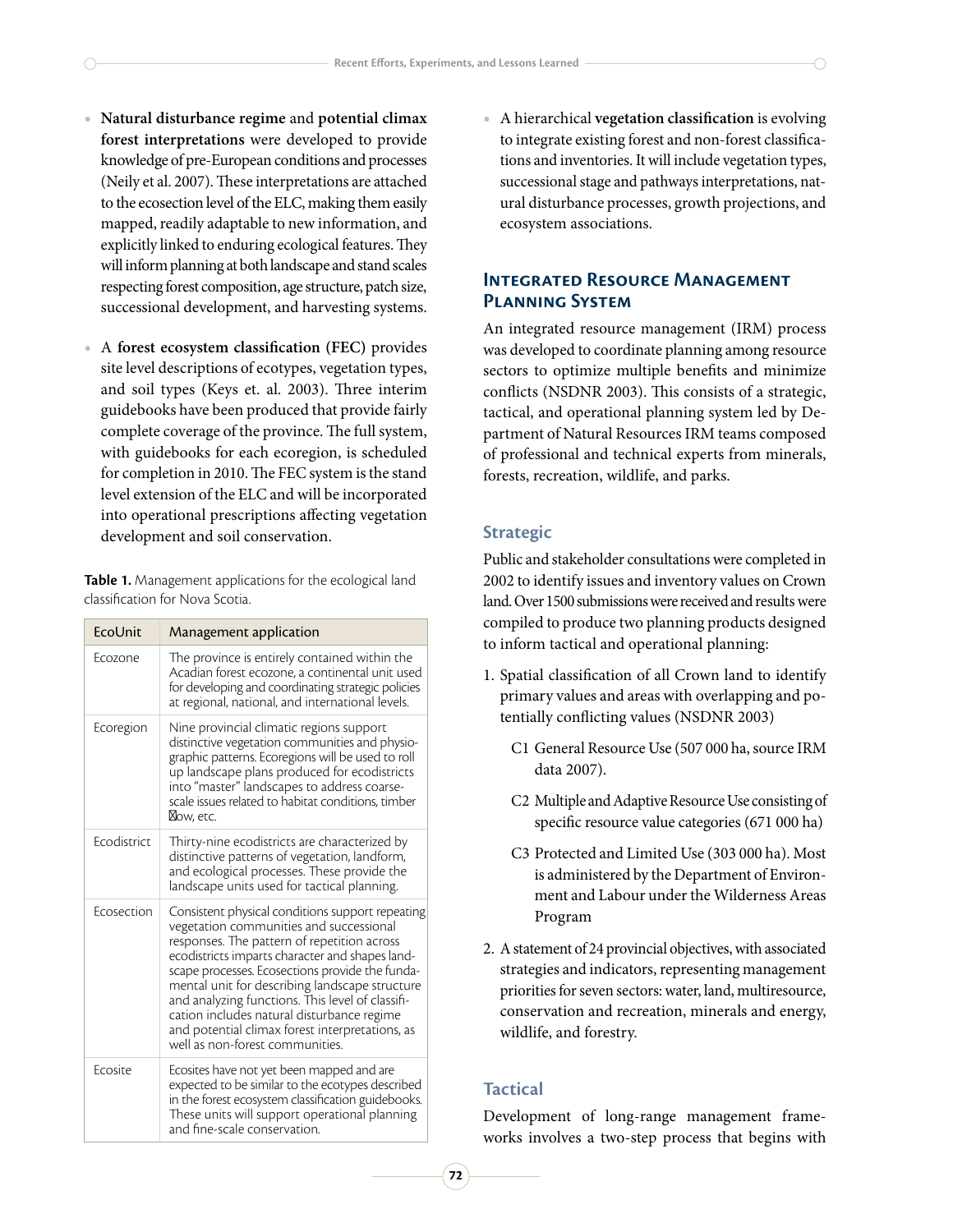an ecological landscape analysis (Stewart and Neily 2006) and is followed by landscape design. Planning is assisted by the Crown Lands Forest Model decisionsupport system and the ecological emphasis classification zoning system.

#### **Ecological landscape analysis**

Multidisciplinary teams from the Department of Natural Resources conduct an ecological landscape analysis for the entire land base in each of the province's 39 forested ecodistricts (Stewart and Neily 2006). These analyses provide a foundation for ecosystem-based planning on Crown land and will be made publicly available as a resource for private land planners seeking a common ecological framework. The analysis closely follows the procedures outlined by Diaz and Apostol (1992) with modifications to fit the Nova Scotia condition as follows:

- • **The landscape as an ecological system:** landscape structure in terms of matrix, patch, and corridor ecosystems is defined, and the relationship of landscape flows and functions to the ecological structure is explored.
- • **Connectivity and fragmentation:** the nature of connectivity within the landscape is characterized.
- Special features: rare, uncommon, and threatened species; sites, habitats, and other sublandscape scale features are identified.
- • **Ecological representation:** the distribution of ecological units (ELC) and communities within reserve systems is quantified.
- Road ecology: a road index tool is used to quantify and map the relative ecological influence of the transportation network, and identify potential intersections with ecological systems.
- **Landscape composition:** the landbase classification from the forest model is used to summarize the current distribution of vegetation communities, age classes, and successional stages.
- **Ecological emphasis classification:** the current distribution of ecological emphasis classes is mapped using geographic information system (GIS) inventory and previous treatment records. An ecological emphasis index is summarized at various ecological levels to quantify relative land-use intensity.

#### **Landscape design**

Landscape design provides a best fit of preferred ecosystem management direction that will need to integrate ecology, forest management, mineral, park, and biodiversity objectives to achieve a balance of social, economic, and environmental values within ecodistricts and ecoregions. Opportunities and constraints are highlighted and options for action defined. Landscape design products include spatial representation of current and future land uses along with management directives and activity schedules. A broad range of stakeholder interests are intimately involved in this process. Currently, the landscape design procedures are being developed while the landscape analysis proceeds.

### **Crown lands forest model**

The Crown Lands Forest Model provides decision support for landscape-level ecosystem-based planning, and facilitates the design of the forest management component of IRM (that is, preservation/harvest systems/silviculture investment). The model's structure is based on the representation of values and objectives in the form of quantitative indicators. These indicators are an expression of forest condition in spatial and temporal context. The modeling environment allows teams to evaluate management scenarios in the process of selecting or recommending preferred management direction.

Development of the Crown Lands Forest Model is driven by the scope of IRM values. The process of quantifying IRM values within the modeling framework has resulted in:

- • A provincial Strategic Forest Modeling Values document that details a suite of standard values, objectives, and indicators that are reflective of current resource management strategies and policies (O'Keefe 2007). The indicators are quantifiable, predictable, and measurable representations of forest conditions relevant for modeling multiple values and objectives.
- • A provincial landbase classification process that merges and standardizes the representation of all spatial and attribute databases relevant to IRM values. This provides a consistent representation of existing information for decision makers as well as the initialization necessary for forest projections.
- A forest modeling environment developed on the Remsoft Spatial Planning Systems technology. This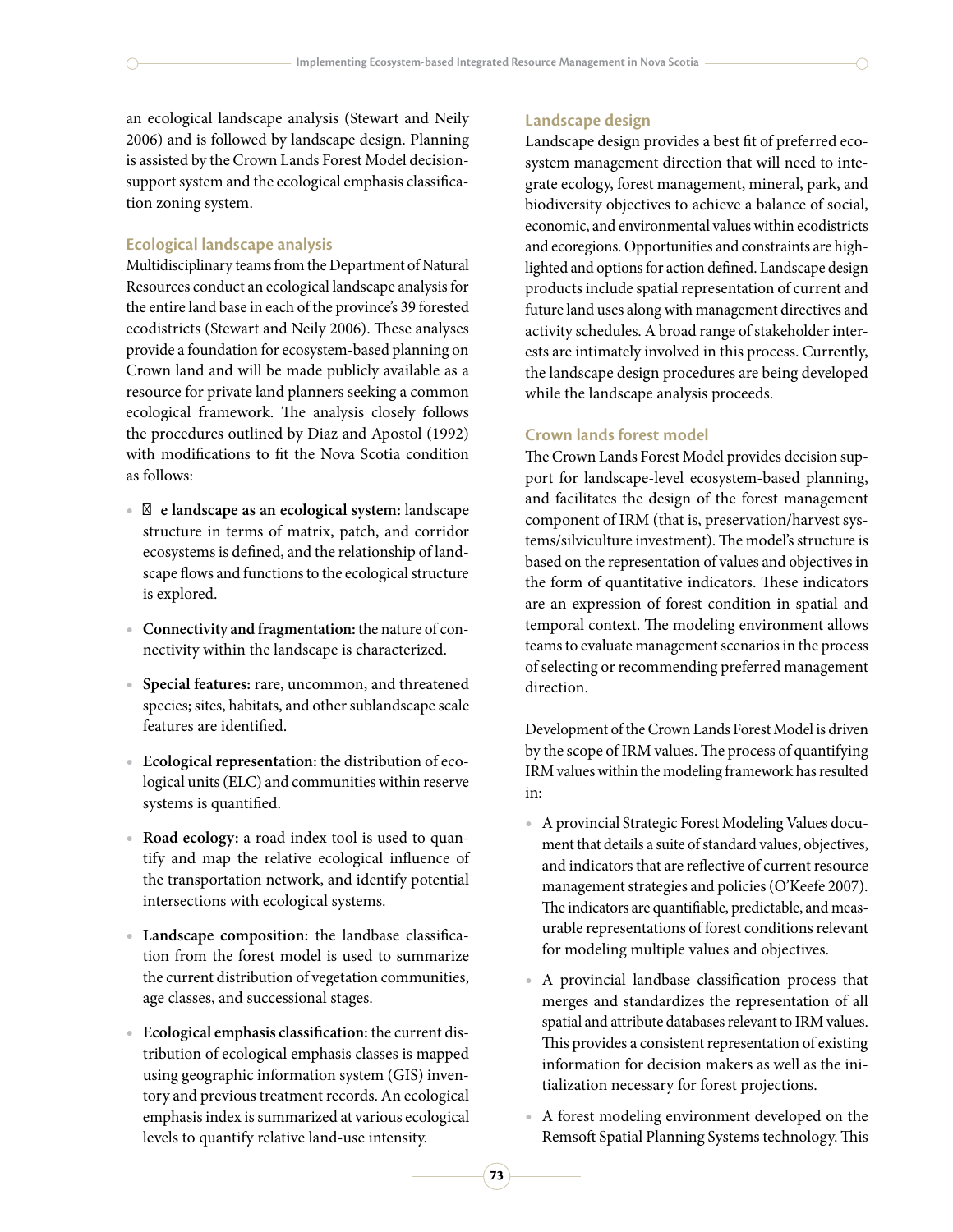modeling environment is the analytical framework that allows the forecasting of forest modeling indicators. A key design functionality is the ability to investigate long-term trends among multiple and often competing forest values and alternative management strategies in developing forest management direction.

#### **Ecological emphasis classif cation and index**

The ecological emphasis classification (EEC) is a planning tool for assessing and assigning classes of land-use intensity (Stewart and Neily 2006). It was incorporated into the growth functions of the Crown Lands Forest Model for evaluating zoning scenarios. An associated ecological emphasis index provides a numerical indicator and monitoring function. Four ecological emphasis classes are defined based on the degree to which management practices emphasize the conservation of natural conditions (Table 2). Two of the classes, intensive and extensive, involve active forest management. The Code of Forest Practice (NSDNR 2004) will provide ecosystem-specific interpretations (based on the FEC) that will specify operational criteria for each ecological emphasis class. Full implementation of the code will not occur until the department's strategy development process is completed in 2010.

**Table 2.** Ecological emphasis classification (EEC) and index definition (Stewart and Neily 2006).

| <b>EEC</b>              | Description                                                                                                                                                                  | Index<br>weight |
|-------------------------|------------------------------------------------------------------------------------------------------------------------------------------------------------------------------|-----------------|
| Reserve                 | Preservation of natural<br>conditions using laws<br>and policies to restrict<br>management (for example,<br>wilderness, parks, conservation<br>easement, Old Forest Policy). | 1               |
| Extensive<br>management | Management of multiple<br>values using ecosystem-based<br>techniques that sustain or<br>restore natural conditions and<br>processes.                                         | 0.75            |
| Intensive<br>management | Management to optimize<br>resource production and<br>site productivity on sites<br>maintained in a native state<br>(for example, forested).                                  | 0.25            |
| Converted<br>industrial | Conversion to an unnatural<br>state, or significant degra-<br>dation of site productivity (for<br>example, agriculture, urban,<br>roads, Christmas trees, seed<br>orchards). | $\Omega$        |

During the ecological landscape analysis, the condition of all lands is assessed to determine their existing ecological emphasis class reflective of previous use. An ecological emphasis index is then summarized to provide an overall indicator of current land-use intensity.

During the landscape design phase, the EEC is assigned to land units as a zoning tool to guide future activities. Management prescriptions are then governed by the EEC specific requirements contained within the Code of Forest Practice. This has broad application for directing management to meet landscape and local scale objectives (for example, timber, restoration, connectivity).

#### **Operational**

Landscape designs are to be implemented through short-range plans and prescriptions that represent the tactical level activity schedules of the different resource sectors. Plans from the forestry sector integrate multiple values, are ecosystem based at the ecosection and ecosite levels, and are subject to review and approval by IRM teams. They may be developed by tenure or rights holders assigned management responsibility for Crown land or resources. Forestry plans will need to conform to Code of Forest Practice guidelines and include site descriptions, treatment prescriptions, and spatial layouts. These procedures are currently being developed and are awaiting completion of the Code of Forest Practice. The following represents the most recent draft:

- Pre-treatment assessment using the FEC.
- • Handbooks to determine ecotype, vegetation type, and soil type.
- • Harvesting and silviculture prescriptions incorporating FEC specific interpretations and response projections.
- • Harvesting and silviculture prescriptions compliant with the EEC zoning requirements and Code of Forest Practice guidelines.
- Harvesting and silviculture prescriptions consistent with the landscape design objectives for forest composition, as reflected in the activity schedules of the Crown Lands Forest Model.

**74**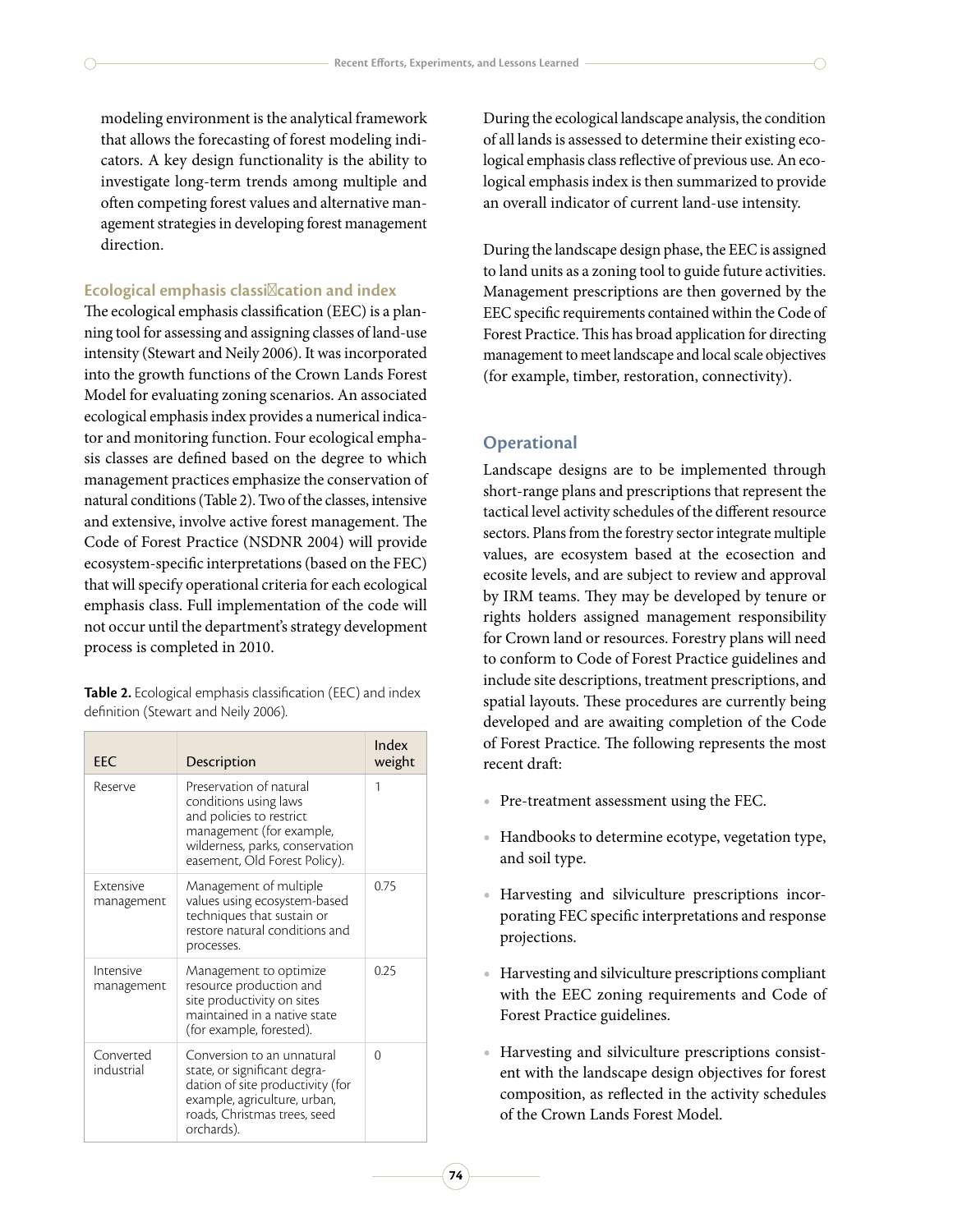## **Regulatory and Policy Framework**

Nova Scotia's resource planning system is supported and guided by a wide array of acts, regulations, and policies. Some of the more recent developments follow.

The *Crown Lands Act*, amended in 1989, provides for the use of Crown lands by governing forest management and harvesting, leasing and licensing, integration of wildlife and recreation in forest management planning, and administration and management of all Crown lands (Nova Scotia 1989).

The *Forests Act* was amended in 1998 to allow for new regulations supporting the 1997 forest strategy (NSDNR 1997, 2007c). A significant component of the strategy was the provision of a Code of Forest Practice, which specifies requirements for management of Crown lands. The code consists of three parts:

- • Code Principles provide guidance for strategic planning in the areas of forest ecosystems, forest products, wildlife habitat, and integrated forest use. These principles were released in 2004 (NSDNR 2004).
- Code Guidelines specify management requirements for ecosystems, forest products, wildlife, and integrated use. The code guidebooks are scheduled to be released in draft for public comment in 2008 through the voluntary planning strategy consultation process.
- Technical References developed through research and practice provide tools and options for management applicable to Nova Scotia forest conditions. This includes a broad suite of existing and developing management and decision-support tools.

The *Environmental Goals and Sustainable Prosperity Act*, 2007, recently established several specific initiatives and objectives affecting management of provincial lands (Nova Scotia 2007). The IRM process will need to reflect these objectives:

- • commit to legally protect 12% of the provincial land mass by 2015,
- • develop a policy preventing loss of wetlands by 2009,
- adopt a natural resources strategy for forests, mines, parks, and biodiversity by 2010.

The Interim Old Forest Policy, 1999, established an objective to identify and protect the best remaining old forests and old-forest restoration opportunities on a minimum 8% of Crown land in each of the 39 ecodistricts (NSDNR 1999b). Most of this objective has now been met.

The Environmental Certification Programs, particularly the Forest Stewardship Council, the Canadian Standards Association, and the Sustainable Forestry Initiative, have a growing influence on forest management direction on private land, which makes up over 70% of the provincial land base. Many of the tools and planning processes developed for Crown IRM support these certification programs which are encouraging better landscape level coordination across tenures. Large areas of Nova Scotia Crown land have already been certified under one or more of these programs.

# **Summary**

Integrated resource management was introduced in the early 1990s as a three-tiered strategic, tactical, and operational planning system. Development of this ecosystem-based approach is evolving as the required planning tools and processes are introduced. This has presented challenges to maintain momentum, integrate planning tools, and provide training and communication in the face of change. Yet the policy has encouraged overall integration of values, better communication among resource sectors, and improved decision-making within the NSDNR.

Currently, the ecological framework and many of the ecosystem planning tools are completed or sufficiently advanced to be in use. The strategic planning phase was completed in February 2002 following public consultation. This produced a spatial land-use classification and a statement of 24 objectives, strategies, and indicators to guide integrated planning across seven sectors. IRM teams currently rely on these products to assess proposals and plan operations while the other planning levels are developed. The tactical level phase was divided into two stages of landscape level planning. An ecological landscape analysis of the province's 39 ecodistricts began in 2007. This will be followed by a landscape design and decision stage for which procedures are currently being finalized. Revision of the operational planning system will follow. Monitoring procedures for tracking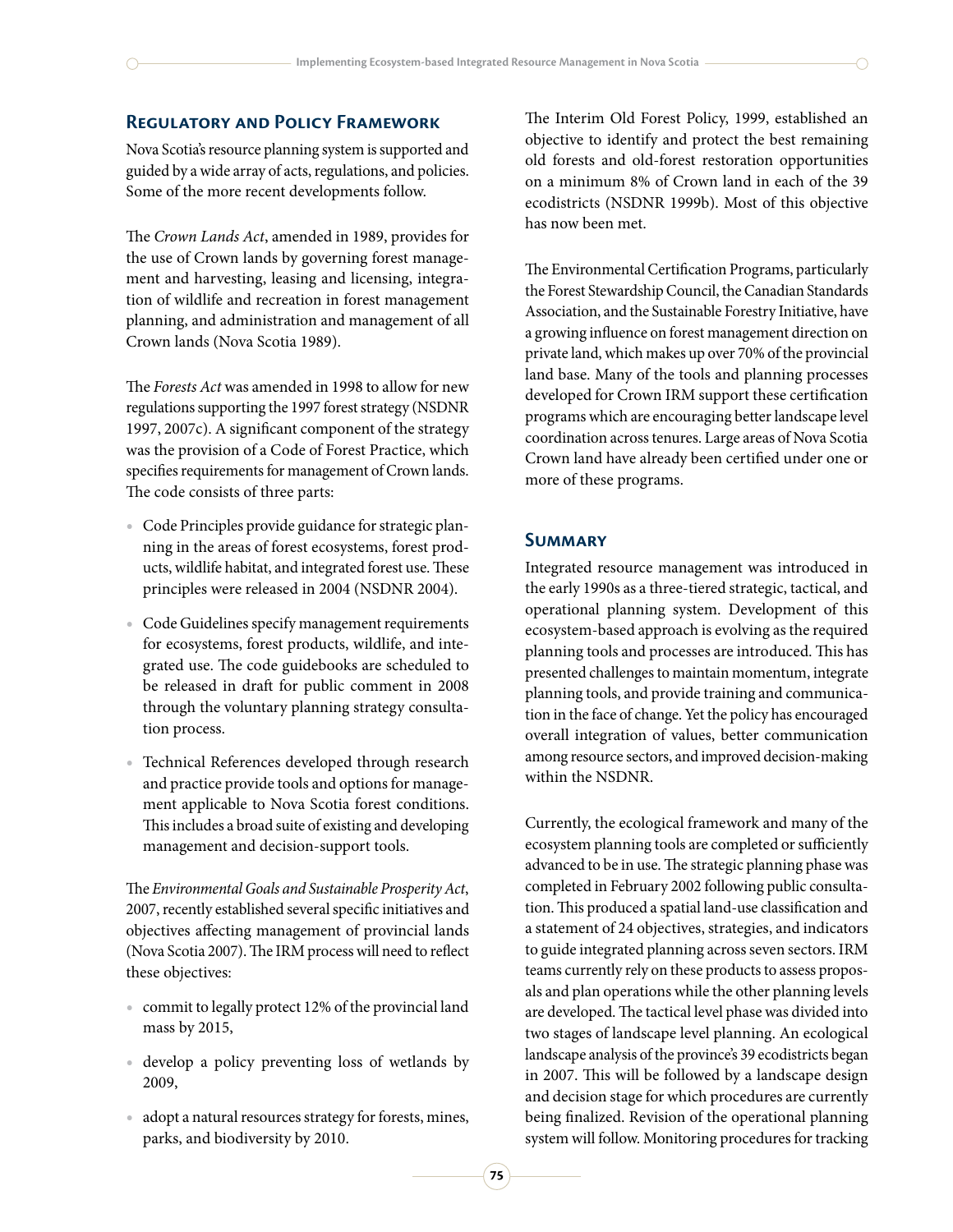progress will use elements from the planning system, including the strategic plan indicators, indexes from the tactical plan, quantifiable values from the forest model, and state of the forest reporting.

Continued progress in implementing the full system relies on policy direction from the Code of Forest Practice which will undergo public consultation as part of the resource strategy initiative. Effective resource management policies in Nova Scotia require sharing and coordination among the three major ownerships, Crown, large private, and small private, each of which make up significant portions of the province. Multistakeholder involvement and coordinated research and planning are other critical components. Progress is occurring with the sharing of ecological tools and classifications and the growing influence of environmental certification programs. This was further enhanced by the emergence of partnership organizations such as the Nova Forest Alliance (Canadian Model Forest Network and Forest Communities Program) in central Nova Scotia; Mersey Tobeatic Research Institute and associated Southwest Nova Biosphere Reserve Association in western Nova Scotia; and the Collaborative Environmental Planning Protection Initiative in eastern Nova Scotia. Many other community partnerships have also developed and will play an important role in the future development of integrated resource management.

#### **References**

- [CCFM] Canadian Council of Forest Ministers. 1992. Sustainable forests: A Canadian commitment. National forest strategy 1992. For. Can., Ottawa, ON. 51 p.
- Diaz, N.; Apostol, D. 1992. Forest landscape analysis and design: A process for developing and implementing land management objectives for landscape patterns. USDA Forest Service, Pacific Northwest Region. PNW-R6-ECO-TP-043-92. Portland, OR. Part A, 60 p.; Part B, 58 p. http://www.fs. fed.us/pnw/pubs/f ad/ [Accessed January 2008.]
- Environment Canada. 1995. Canadian biodiversity strategy: Canada's response to the Convention on Biological Diversity 1995. Minister of Supply and Services Canada. Biodiversity Convention Of ce, Environment Canada. Hull, QC. 80 p.
- Keys, K.; Neily, P.D.; Quigley, E.; Stewart, B. 2003. Forest ecosystem classification of Nova Scotia's model forest. Nova Forest Alliance, Stewiacke, Nova Scotia.
- Neily, P.D.; Quigley, E.; Benjamin, L.; Stewart, B.J.; Duke, T. 2003. Ecological land classification for Nova Scotia: Volume 1—Mapping Nova Scotia's terrestrial ecosystems. NSDNR Report DNR 2003-2. Stewiacke, Nova Scotia. 83 p. www.gov. ns.ca/natr/FORESTRY/ecosystem/pdf/ELCrevised2.pdf
- Neily, P.D; Quigley, E.J.; Stewart, B.J.; Keys, K.S. 2007. Forest disturbance ecology in Nova Scotia. Draft report 7 February 2007. Renewable Resources Branch, Forestry Division, Ecosystem Management Group. Stewiacke, Nova Scotia. Unpublished report.
- Nova Scotia. 1989. Crown Lands Act: Chapter 114 of the revised statutes, 1989. Of ce of the Legislative Counsel, Nova Scotia House of Assembly. http://www.gov.ns.ca/legislature/ legc/statutes/crownlan.htm [Accessed January 2008.]
- Nova Scotia. 2007. Environmental Goals and Sustainable Prosperity Act: Chapter 7 of the acts of 2007. Of ce of the Legislative Counsel, Nova Scotia House of Assembly. www.gov.ns.ca/legislature/legc/bills/60th\_1st/3rd\_read/ b146.htm [Accessed January 2008.]
- [NSDNR] Nova Scotia Department of Natural Resources. 1997. Towards sustainable forestry: A position paper. Working paper, 1997–2001. 41 p. http://www.gov.ns.ca/NATR/ publications/forpubs.htm#nsfp [Accessed January 2008.]
- [NSDNR] Nova Scotia Department of Natural Resources.1999a. Forest resources inventory report: Sept 1999. NSDNR Renewable Resources/Forestry Division. Report FOR1991-1. Halifax, NS. 29 p. + tables.
- [NSDNR] Nova Scotia Department of Natural Resources. 1999b. Nova Scotia's old growth forests: interim old forest policy. www.gov.ns.ca/natr/forestry/planresch/oldgrowth/policy.htm [Accessed January 2008.]
- [NSDNR] Nova Scotia Department of Natural Resources. 2003. Guidelines for the development of long range management frameworks. DNR Manual 2003-1. Halifax, NS. 43 p.
- [NSDNR] Nova Scotia Department of Natural Resources. 2004. Nova Scotia's Code of Forest Practice: A framework for the implementation of sustainable forest management. Report For2004-8. www.gov.ns.ca/natr/forestry/strategy/ code/NScodeofprac.pdf [Accessed January 2008.]
- [NSDNR] Nova Scotia Department of Natural Resources. 2007a. Natural resources strategy: Public engagement project overview. Voluntary Planning, A Citizens' Policy Forum. http://vp.gov.ns.ca/projects/resources [Accessed February 2008.]
- [NSDNR] Nova Scotia Department of Natural Resources. 2007b. Natural resources strategy development begins. http://www.gov.ns.ca/news/details.asp?id=20070501004 [Accessed January 2008.]